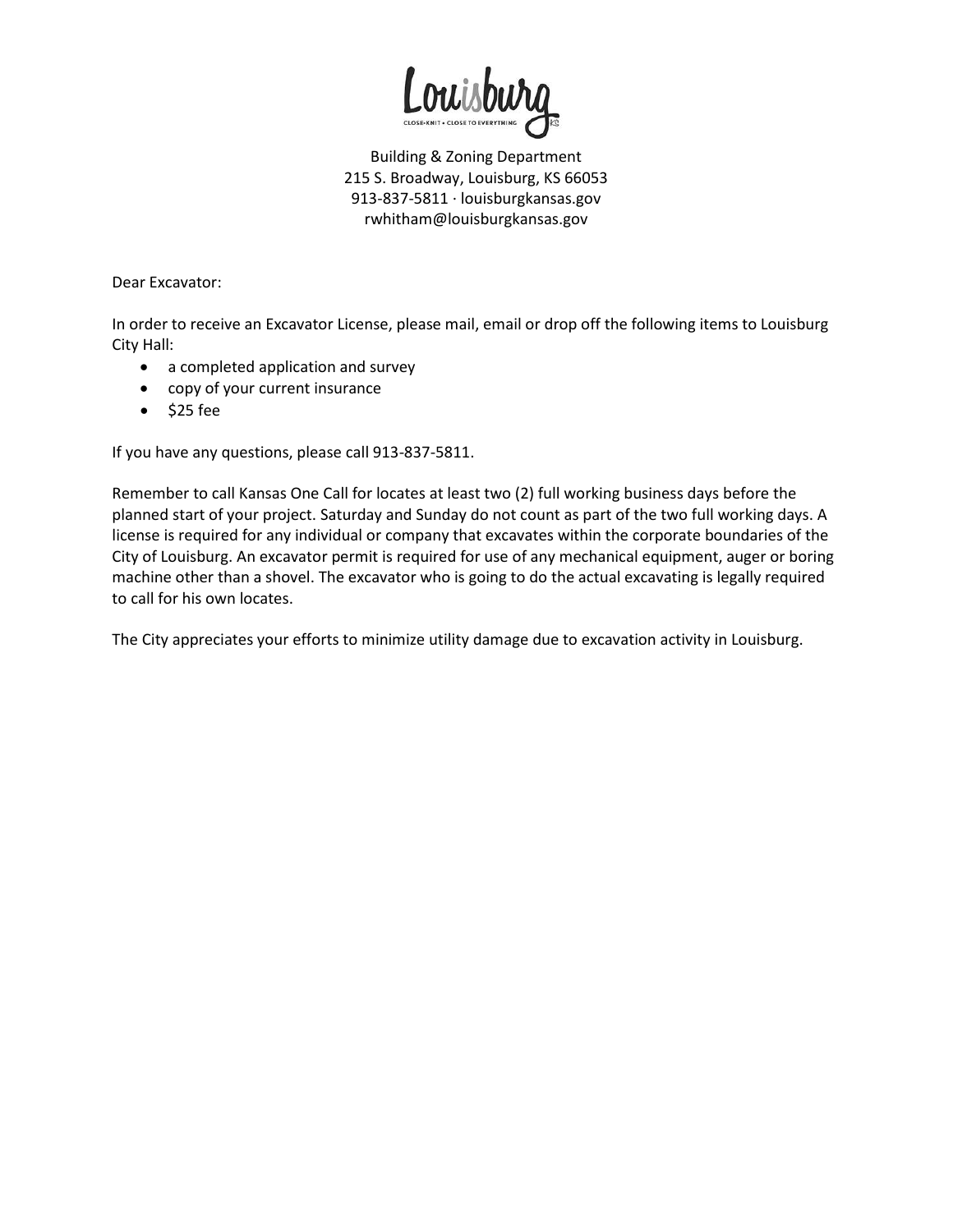

## **EXCAVATOR LICENSE APPLICATION**

| Date: _______________     |  |                  |
|---------------------------|--|------------------|
|                           |  | Office Use Only) |
|                           |  |                  |
|                           |  |                  |
|                           |  | State: ZIP:      |
| (If different than above) |  |                  |
|                           |  |                  |

Applicant must provide proof of general liability insurance in the amount of \$1,000,000 (one million dollars), comprehensive automobile liability in the amount of \$1,000,000 (one million dollars) and a license fee of \$25.

## **Call Kansas One Call Before You Dig at 811 or request locate online at[: www.kansasonecall.com](http://www.kansasonecall.com/)**

*I, \_\_\_\_\_\_\_\_\_\_\_\_\_\_\_\_\_\_\_\_\_\_, hereby affirm that the information contained herein is true and correct to the best of my knowledge and agree to conform to all regulations of the City of Louisburg as contained in Section 15-607 (attached Excavator Licensing). I understand failure to comply with these provisions may result in the revocation of the license.* 

*Date: \_\_\_\_\_\_\_\_\_\_\_\_\_ Signature: \_\_\_\_\_\_\_\_\_\_\_\_\_\_\_\_\_\_\_\_\_\_\_\_\_\_\_\_\_\_\_\_\_\_\_\_\_\_\_\_\_\_\_\_\_\_\_\_\_\_*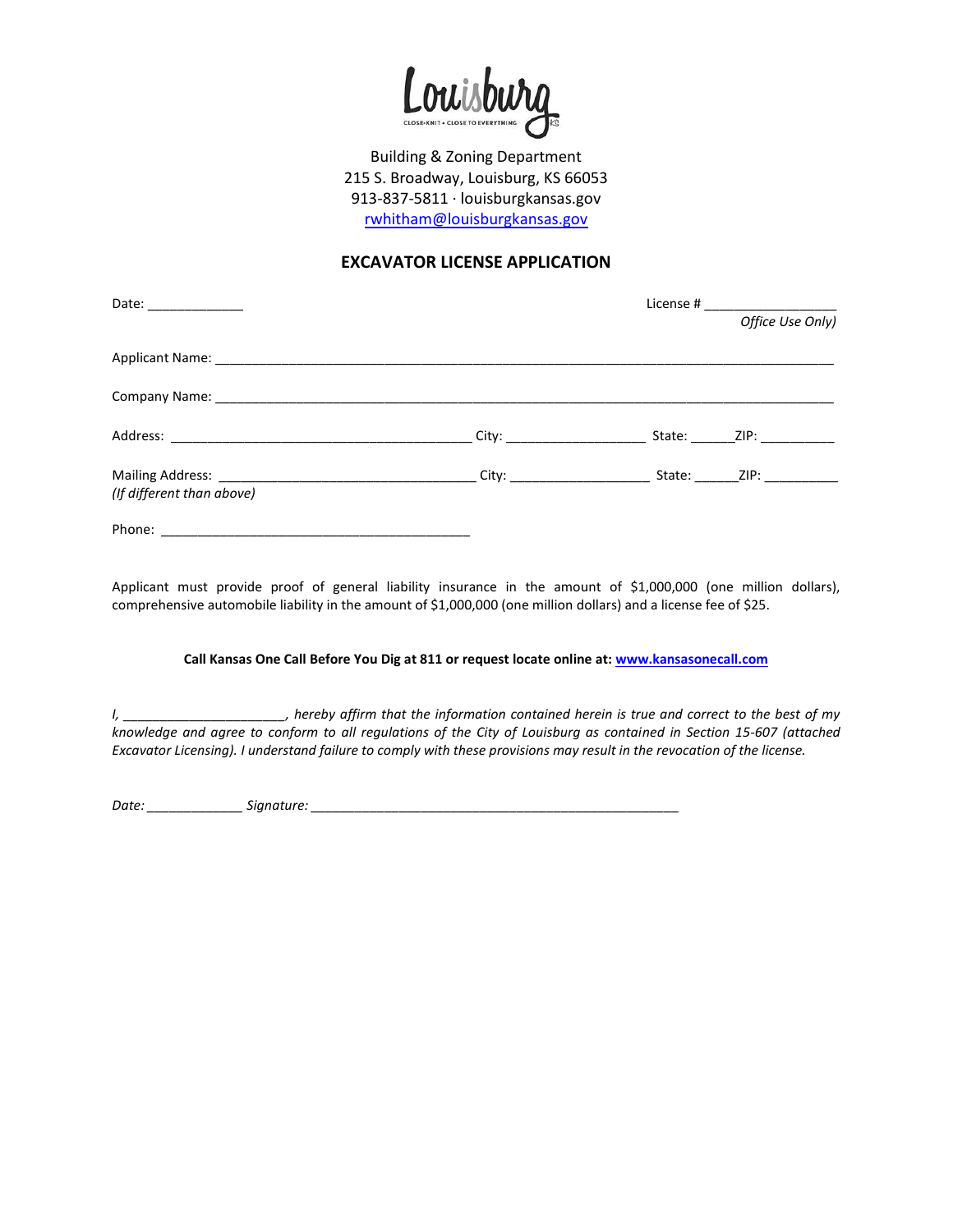

1. In the last year, have you seen or heard any information from the City of Louisburg relating to pipeline safety? Yes \_\_\_\_\_\_\_\_\_ No \_

If yes, what was the source of the information (check all that apply)

- \_\_\_\_\_\_ Written material (brochure, flyer, handout)
- Newspaper ad or article
- Face-to-face meeting
- Posted information (e.g. on or near pipeline)
- \_\_\_\_\_\_ Other: \_\_\_\_\_\_\_\_\_\_\_\_\_\_\_\_\_\_\_\_\_\_\_\_\_\_\_\_\_\_\_\_\_\_\_\_\_\_\_\_\_\_\_\_\_\_\_\_\_\_\_\_\_\_\_\_\_\_\_\_\_\_\_\_\_\_\_\_\_\_\_\_\_\_\_\_\_\_\_

2. What party needs to call Kansas One Call and request locates for underground utilities before excavation? The homeowner, business owner or whoever hires the excavator(s)

- Always the general contractor
- \_\_\_\_\_\_ Always the subcontractor when there is one
- \_\_\_\_\_\_ ANY person(s) engaged directly in excavation activities
- Don't know
- 3. How often would you say your equipment operator checks whether a pipeline exists before digging in a new spot? \_\_\_\_\_\_ Always \_\_\_\_\_\_ Usually \_\_\_\_\_\_ Sometimes \_\_\_\_\_\_ Rarely or never \_\_\_\_\_\_Don't know
- 4. The person(s) engaging directly in excavation activities should always keep a copy of the valid Kansas One Call locate request (ticket) at the excavation site.
	- \_\_\_\_\_\_ True \_\_\_\_\_\_ False
- 5. The proper gas company number(s) and/or emergency contact name(s) to call if there is a facility damage, an emergency, or if you need more information, is:
	- \_\_\_\_\_\_ City of Louisburg Utility Office at 913-837-5371
	- $-$ 9-1-1
		- \_\_\_\_\_\_ Miami County Local Emergency Planning Coordinator
	- Any of the above

## 6. How do you detect a natural gas leak?

- \_\_\_\_\_\_ A "gas smell" (distinct rotten egg or sulfur-like odor)
- \_\_\_\_\_\_ Discolored or dead vegetation near a pipeline
- \_\_\_\_\_\_ Bubbling in standing water
- \_\_\_\_\_\_ Fire apparently coming from the ground or burning above the ground
- \_\_\_\_\_\_ A shrill blowing or hissing sound
- \_\_\_\_\_\_ All of the above
- 7. What should you do if you contact and damage a natural gas facility that causes gas to leak?
	- \_\_\_\_\_\_ Turn off machinery or equipment in the immediate area and remove all known sources of ignition
	- Move upwind of the leaking and/or blowing gas
	- \_\_\_\_\_\_ Call 9-1-1
	- \_\_\_\_\_\_ Call the gas company
	- Take any other action as may be reasonably necessary to protect persons and property and to minimize hazards until arrival of the operator's personnel or emergency first responders
	- \_\_\_\_\_\_ All of the above